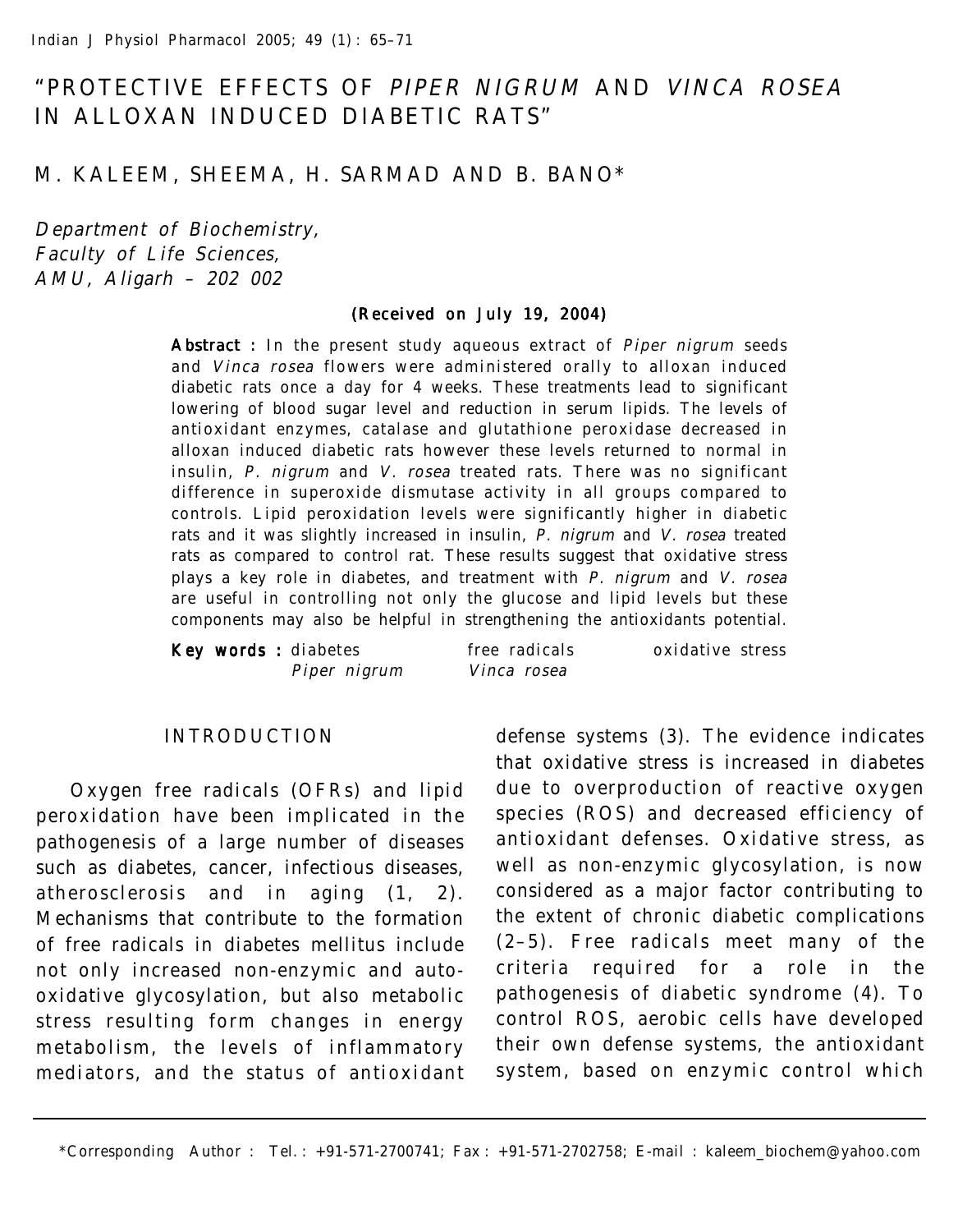includes superoxide dismutase (SOD), catalase (CAT) and glutathione peroxidase (GPx) (5, 6).

Traditionally, herbs are being used for the treatment of various conditions throughout the world; in India we have a rich history of the therapeutic usage of medicinal plants. Many herbal products have been described for the cure of diabetes mellitus. The antidiabetic properties of some plants like Bittergourd (Momordica charantia), Neem (Azadirachta Indica), Tulsi (Ocimum Sanctum), and Garlic (Allium Sativum) are well known in India. These herbal mixtures have been cited as dietary supplements and are quoted as especially useful for lowering the blood glucose level in diabetic patients (7–10). This study was designed to investigate the protective effect of two new herbal extracts namely P. nigrum and V. rosea in lowering the blood glucose level, lipid peroxidation, serum lipids and antioxidant enzymes status in alloxan induced diabetic rats.

#### METHODS

## Plant material

Fresh flowers of V. rosea were collected from the institute campus, Aligarh and the seeds of P. nigrum from local market. Identification of the samples were done by using standard botanical monographs. They were further confirmed with the Dept. of Botany, AMU, Aligarh. Ten grams of the flowers and 10 gms of seeds were cleaned and soaked in 200 ml distilled water and allowed to stand overnight at 4°C. The soaked material was homogenized

and centrifuged. The supernatant was concentrated in a lyophilizer and kept separately in airtight containers in a deep freeze (–4°C) until use.

#### Animals and diets

Male albino rats (Wistar Strain), obtained from the experimental Animal facility center, J.N. Medical College, A.M.U., were used for these experiments. They were housed in cages with screen bottoms of stainless steel. The cages were kept in a room maintained at 22±2°C at a relative humidity of about 55% and exposed to a 12 h light and 12 h dark cycle. They were than randomly divided in to 5 groups of 10 animals each, the animals were fed water and diet (Hindustan Lever Ltd., India) ad libitum for a period of 4 weeks. The animals were weighed periodically once a week and records of their growth was maintained. Animal experiments were carried out based on the Institutional animal ethics committee (IAEC) guidelines.

#### Induction of diabetes

Experimental diabetes was induced by using alloxan monohydrate following the method of Sochor et al (11). Rats were fasted for 12 hr and diabetes was induced by a single intraperitonial  $(i. p)$  injection of alloxan dissolved in a freshly prepared 0.15 M sodium acetate buffer (pH 4.5), at a dose of 200 mg/kg body weight.

Rats were divided into the following groups.

Group 1 : Control rats given only saline.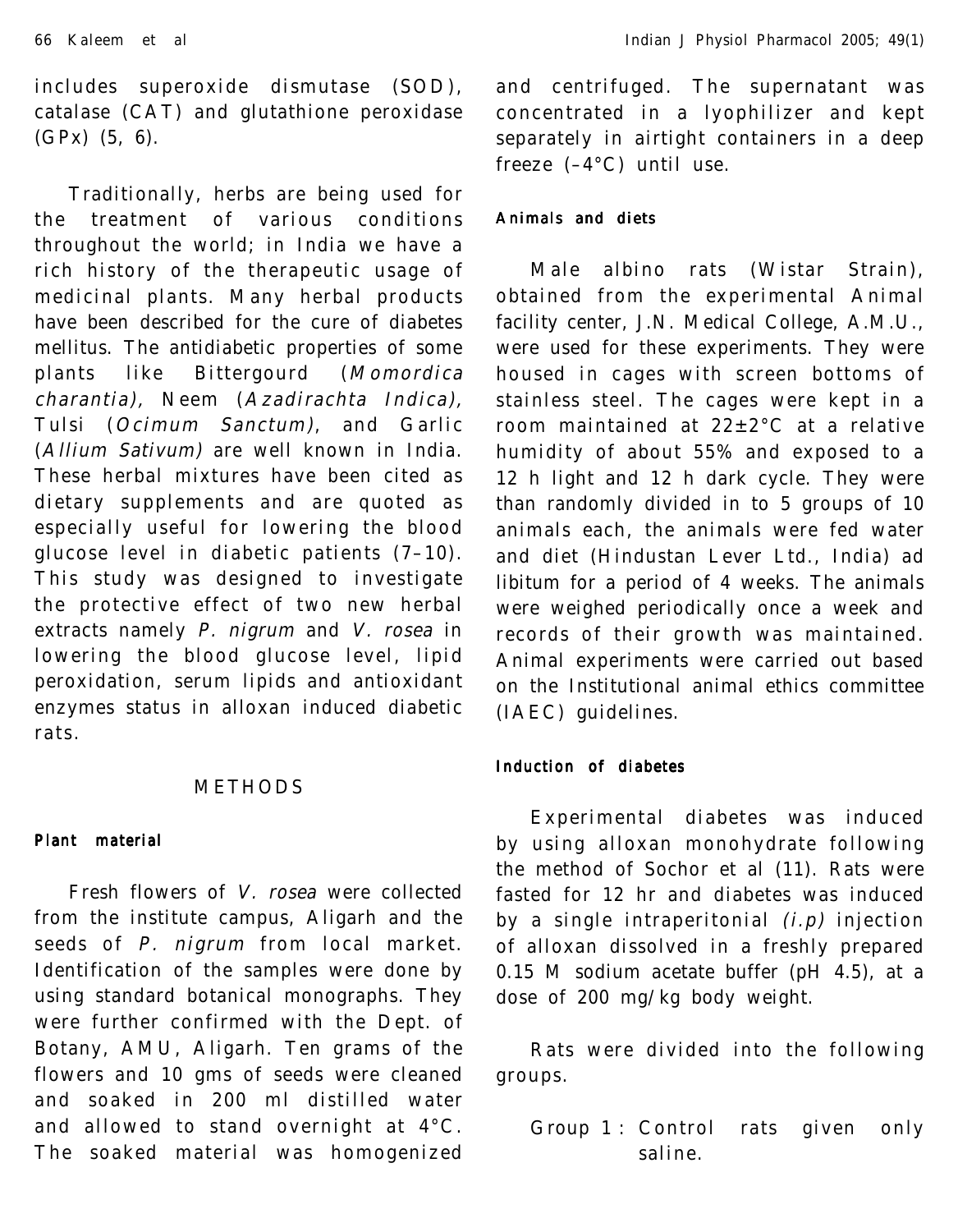- Group 2 : Alloxan induced diabetic rats (alloxan 200 mg/kg body weight).
- Group 3 : Alloxan induced diabetic rats treated with insulin (i.p. injection of 2 units of protamine-zinc insulin).
- Group 4 : Alloxan induced diabetic rats treated with piper nigrum (0.5 ml per rat/day).
- Group 5 : Alloxan induced diabetic rats treated with vinca rosea (0.5 ml per rat/day).

#### Blood sampling

The rats were fasted over night and sacrificed under light anesthesia (ether inhalation) at the end of 4 weeks of treatment. Blood samples were collected from the jugular vein of treated rats. The samples were taken in to tubes with out anticoagulant. After keeping the samples at room temperature for 2 hr, the serum was isolated by centrifugation for 20 min at 3000 rpm and stored at –4°C until analysis was completed.

## Preparation of liver homogenate

The liver was quickly removed, washed with ice-cold normal saline and weighed. It was then freed of fat by the methods of Folch et al (12), and was then homogenized in buffer containing 50 mM Mannitol, 2 mM Tris Hol pH 7 (10%) in a Potter Elvehjem homogenizer fitted with a polyteflon plunger at high speed. The homogenate was centrifuged at 25000 rpm for 20 min at 4°C.

The supernatant fraction was used for the determination of antioxidant enzymes.

## Estimation of glucose

It was estimated by glucose oxidase using the kit by Ranbaxy laboratories, N. Delhi, India.

## Measurement of serum lipid profile

Serum total cholesterol (TC), high density lipoprotein (HDL-C), and triglycerides (TG) were estimated using standard kit of Ranbaxy laboratories. LDL-C was calculated by using Friedwald Formula (13).

# Measurement of lipid peroxidation and antioxidants in liver homogenate

The rate of lipid peroxidation in the liver was determined by quantitative estimation of thiobarbituric acid-reactive substance (TBRAS) by the method of Gutteridge et al (14). The changes in the antioxidant defense system was determined by studying superoxide dismutase activity by the method of Markuland and Markuland (15). Catalase activity was assayed by the method of Aebi (16). Glutathione peroxidase activity was determined by the method of Lawrence et al (17). Protein contents in various samples was estimated by the method of Lowry et al  $(18)$ .

All spectrophotometric measurements were carried out using a Camspec UV-Visible spectrophotometer (Camspec M330B, London, UK) with 1.0 ml quartz cuvettes with light path of 1.0 cm. All enzymes assays were performed at 25°C.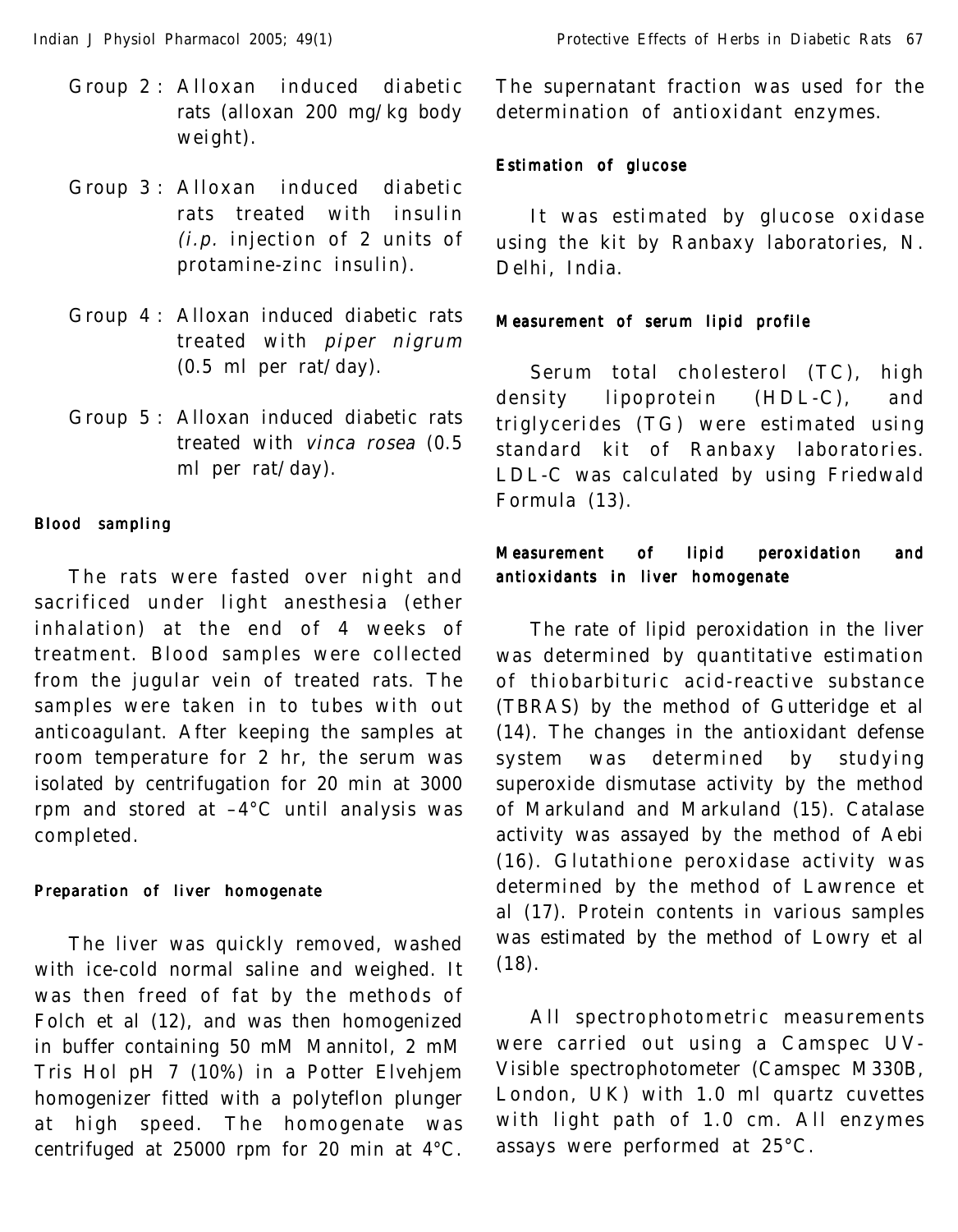#### Statistical analysis

Statistical analysis of the data was followed by student's t-test. The difference was considered significant when P<0.05. Values are shown as means±SEM.

# RESULTS

The blood glucose levels and body weights of control, alloxan induced diabetic and rats treated with insulin, P. nigrum and V. rosea are presented in Table I. Insulin treatment was given as a standard treatment.

Alloxan induced diabetic rats showed increase in blood glucose level more than 2 folds (P<0.001). The body weight of diabetic rats decreased by about 30%. The liver weight decreased in proportion to the body weight. Insulin and V. rosea improved the body weight of diabetic rats after 30 days of treatment where as P. nigrum showed no significant improvement in the weights Blood glucose levels also showed a reversal near to control values by treatment with insulin, p. nigrum and V. rosea, however the effect of V. rosea was closer to insulin, as compared to P. nigrum. Table II shows serum lipid profile. The values of TC and LDL-C returned to values nearing control group and HDL-C values were found to be higher only in the group treated with P. nigrum extract. This showed that treatment with P. nigrum and V. rosea significantly

TABLE I: Effect of treatment for 4 weeks with extract of P. nigrum and V. rosea on blood glucose and body weight of control, diabetic and diabetic treated rats.

| Parameter                 | Control         | <i>Diabetic</i>              | $Diabetic + Insulin$         | $Diabetic + P.$ Nigrum | $Diebetic+V. Rosea$ |
|---------------------------|-----------------|------------------------------|------------------------------|------------------------|---------------------|
| Body weight (gm)          | $205 \pm 8.5$   | $142 \pm 6.7^{\rm b}$        | $198 \pm 10.2$               | $175 \pm 8.0$          | $184 \pm 11.0$      |
| Liver weight (gm)         | $7.50 \pm 0.19$ | $4.32 \pm 0.26$ <sup>c</sup> | 6.40 $\pm$ 0.30 <sup>b</sup> | $5.80 \pm 0.60$        | $6.11 \pm 0.41$     |
| Blood glucose $mg/100$ ml | $102 \pm 6.0$   | $270 \pm 13.0^{\rm a}$       | $120 \pm 10.0$               | $129 \pm 8.0$          | $125 \pm 9.0$       |

Values are mean±S.E.M of six separate determinations. Student's t-test P value calculated compared to control value are:  $a = P < 0.001$ ,  $b = P < 0.01$ ,  $c = P < 0.05$ .

TABLE II: Effect of treatment for 4 weeks with extract of P. nigrum and V. rosea on serum lipid profile and LPO of control, diabetic and diabetic treated rats.

| Parameter                                | Control                            | <i>Diabetic</i>                                 | $Diabetic + Insulin$                               | $Diabetic + P.$ Nigrum                             | $Diebetic+V. Rosea$                                |
|------------------------------------------|------------------------------------|-------------------------------------------------|----------------------------------------------------|----------------------------------------------------|----------------------------------------------------|
| $TC$ (mg/100 ml)                         | $148.0 \pm 12.2$                   | $228.0 \pm 14.6^a$                              | $165.5 \pm 11.2$                                   | $172.0 \pm 6.2$ <sup>c</sup>                       | $151.0 \pm 10.5$                                   |
| LDL-C $(mg/100 \text{ ml})$              | $80.4 \pm 7.89$                    | $140 \pm 8.6^{\rm b}$                           | $95.2 \pm 10.8$                                    | $90.0 \pm 14.1$                                    | $89.6 \pm 11.4$                                    |
| HDL-C $(mg/100 \text{ ml})$              | $52.7 \pm 8.1$                     | $46.8 \pm 2.7$                                  | $48.2 \pm 4.6$                                     | $58.7 \pm 6.7$                                     | $49.7 \pm 3.2$                                     |
| LDL/HDL                                  | $1.52 \pm 0.11$                    | $3.00 \pm 0.21$ <sup>a</sup>                    | $1.91 \pm 0.71$                                    | $1.81 \pm 0.50$                                    | $1.52 \pm 0.24$                                    |
| $TG \ (mg/100 \ ml)$<br>LPO <sup>1</sup> | $104 \pm 6.4$<br>$0.249 \pm 0.008$ | $176.5 \pm 16.3^a$<br>$0.413 \pm 0.005^{\rm b}$ | $138.6 \pm 10.7$ <sup>c</sup><br>$0.265 \pm 0.007$ | $130.5 \pm 12.6$ <sup>c</sup><br>$0.281 \pm 0.006$ | $123.2 \pm 14.4$<br>$0.294 \pm 0.006$ <sup>c</sup> |

Values are mean±S.E.M of six separate determinations. Student's t-test P value calculated compared to control value are :  $a = P < 0.001$ ,  $b = P < 0.01$ ,  $c = P < 0.05$ . 1nanomoles/mg protein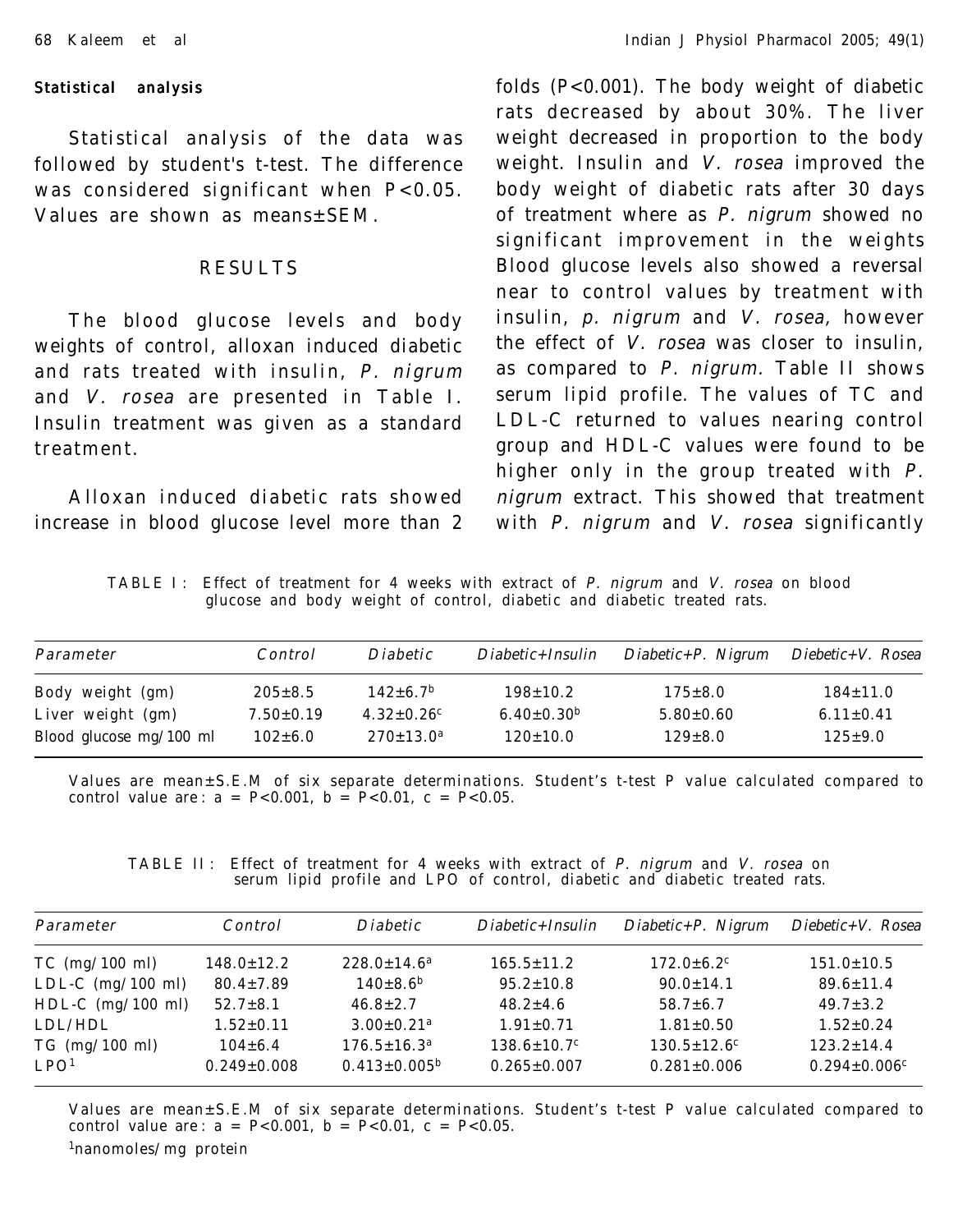TABLE III : Effect of treatment for 4 weeks with extract of P. nigrum and V. rosea on catalase, super peroxide and glutathione peroxidase of control, diabetic and diabetic treated rats.

| Parameter                                                                                                                                          | Control                               | <i>Diabetic</i>                                       | $Diabetic + Insulin$                                       | $Diabetic + P.$ Nigrum                                                    | Diebetic+V. Rosea                                                                                 |
|----------------------------------------------------------------------------------------------------------------------------------------------------|---------------------------------------|-------------------------------------------------------|------------------------------------------------------------|---------------------------------------------------------------------------|---------------------------------------------------------------------------------------------------|
| Catalase <sup>1</sup><br>Superoxide <sup>2</sup> dismutase<br>Glutathione peroxidase <sup>3</sup> $0.154 \pm 0.014$ $0.118 \pm 0.018$ <sup>a</sup> | $0.161 \pm 0.017$<br>$17.20 \pm 3.06$ | $0.109 \pm 0.011^{\rm b}$<br>$13.72 \pm 3.65^{\circ}$ | $0.138 \pm 0.019$<br>$15.10 \pm 2.24$<br>$0.131 \pm 0.070$ | $0.145 \pm 0.015$ <sup>c</sup><br>$15.68 \pm 3.64$<br>$0.139 \pm 0.010^b$ | $0.153 \pm 0.022$ <sup>c</sup><br>$16.24 \pm 2.20$ <sup>c</sup><br>$0.147 \pm 0.016$ <sup>c</sup> |

Values are mean±S.E.M of six separate determinations. Student's t-test P value calculated compared to control value are :  $a = P < 0.001$ ,  $b = P < 0.01$ ,  $c = P < 0.05$ .  $1$ U/mg protein×10<sup>3</sup>

2, 3U/mg protein

improved the lipid profile in diabetic animals.

The increases in the levels of LPO due to the effect of diabetes are shown in Table–II. The results obtained showed that lipids of the diabetic rats are vulnerable to peroxidation due to the increased oxidative stress during diabetes (P<0.01). Insulin, P. nigrum and V. rosea were all able to reverse the altered LPO damage. The antioxidate enzymes CAT, SOD and GPx activities were determined in the liver of diabetic and P. nigrum and V. rosea treated rats and it was compared with control groups. The lowest activity of CAT, SOD and GPx was seen in the diabetic rats. The treatment with insulin, P. nigrum and V. rosea normalized the altered antioxidant enzymes levels of liver, occurred due to diabetes.

# DISCUSSION

Alloxan in addition to hyperglycemia induces degenerative changes in the tissue, along with other complications like cardiomyopathy, and nephropathy. These are also common complications of insulin dependent DM. This pathogenicity is believed to be due to oxidative damage of the tissues by OFRs (19–22). The present study showed that extract of the two herbal plants namely P. nigrum and V. rosea produce a marked decrease in blood glucose and serum lipids in alloxan induced diabetic rats and that liver antioxidant enzyme activities were decreased during diabetes along with a significant increase in the LPO levels. LPO plays an important role in aging, atherosclerosis and in a number of diabetic complications (23, 24). As diabetes and its complications are associated with free radical mediated cellular damage, (22) herbal hypoglycemic agents are administered to diabetic rats to assess their antioxidant potential. Our results show that P. nigrum and V. rosea not only have hypoglycemic activity which increase gradually and was observed to be maximum at the end of the study period i.e 4 weeks but these compounds also significantly control the LPO levels in diabetic rats.

There are reports of both increased, (24) decreased, (25) as well as unchanged (23) SOD activity in diabetic animals. We found a significant decrease in GPx and CAT activity as compared to control. This result is contrary to that reported by Yadav and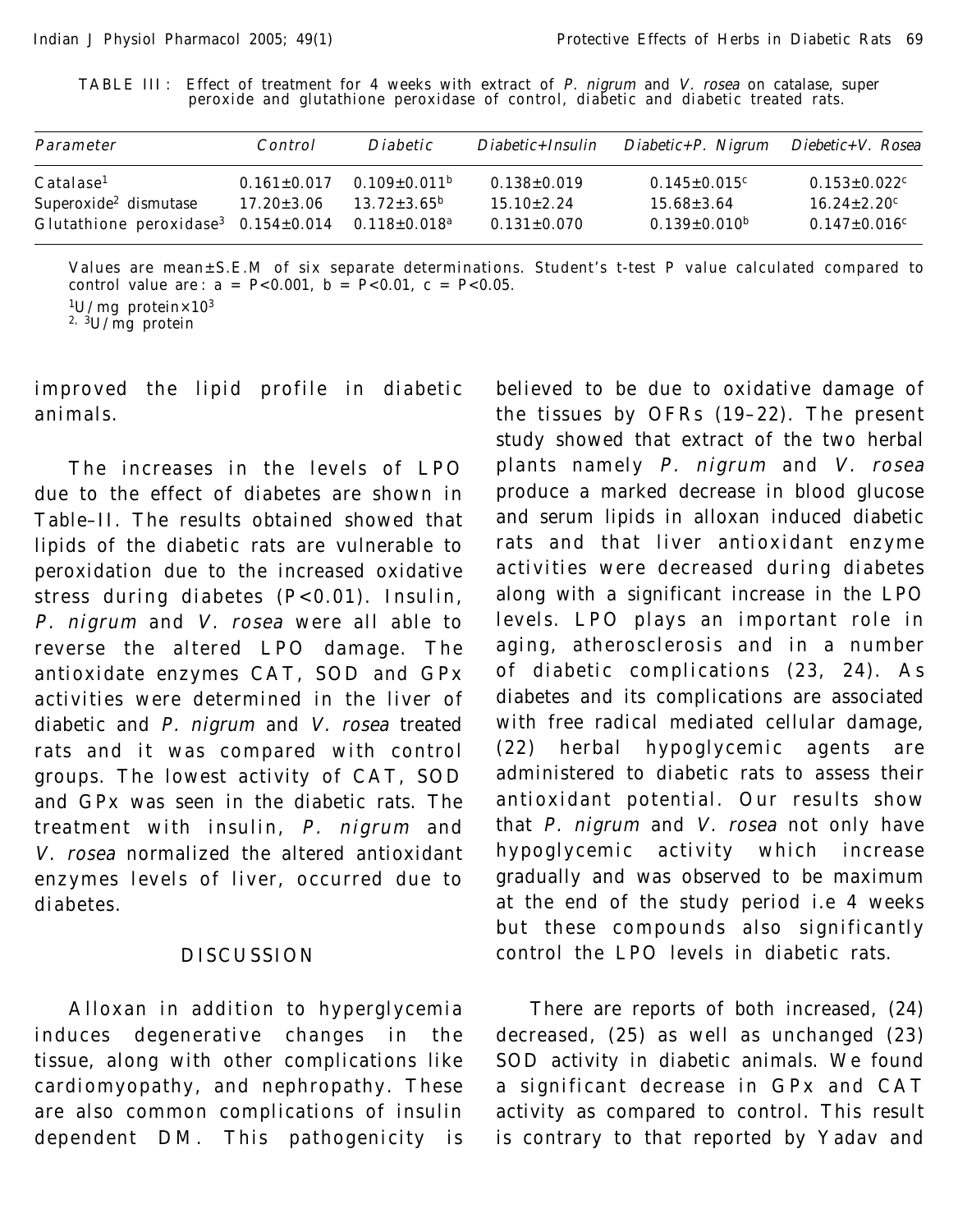Aydin (26, 27). In our study, there was no change in SOD activity. This finding is in accordance with that of Kesavulu et al (23). The decrease in activities of CAT and GPx in liver after diabetes makes it more susceptible to oxidative damages by the action of oxygen free radicals. The decreased activity of antioxidant molecules along with elevated LPO levels in diabetic rats could probably be associated with decreased antioxidant defense potential. The reversal in their content following treatment may be due to decreased oxidative load.

The reversal of the oxidative damage shown as a measure of antioxidant enzymes

with the antidiabetic compound used, namely insulin, P. nigrum and V. rosea indicates that they have possibly antioxidant properties which play a crucial role in the defense against OFRs. Thus V. rosea flower and P. nigrum seeds are not only similar to insulin in having a hypoglycemic effect they also check the antioxidant level. This is necessary and sufficient requirement for the control of the complications arising from glycation and glycooxidation of proteins and membranes. Further studies are required to investigate the specific components responsible for hypoglycemic effect of the two herbal extracts.

## REFERENCES

- 1. Akkus I, Kalak S, Vural H et al., Leukocyte lipid peroxidation, Superoxide dismutase, glutathione peroxidase and serum and leukocyte vitamin C levels of patients with type 2 diabetes mellitus. Clin Chim Acta 1996; 244: 221–227.
- 2. Yaki K, Increased lipid peroxides initiate atherogenesis. Bio Essays 1984; 1: 58–60.
- 3. Griesmacher A, Kindhauser M, Andert SE et al., Enhanced serum levels of thiobarbituric acid reactive substance in diabetes mellitus. Am J Med 1995; 98: 469–475.
- 4. Giron MD, Salto R, Gonzalez Y et al., Modulation of hepatic and intestinal glutathione-Stransferases and other antioxidant enzymes by dietary lipids in streptozotocin diabetic rats. Chemosphere 1999; 38: 3003–3013.
- 5. Gul M, Kutay FZ, Temocin S, Hanninen O. Cellular and clinical implications of glutathione. Ind J Exp Biol 2000; 38: 625–634.
- 6. Michiels C, Raes M, Toussaint O, Ramacle J. Importance of Se-glutathione peroxidase, catalase, and Cu/Zn-SOD for cell survival against oxidative stress. Free Rad Biol Med 1994; 17: 235–248.
- 7. Alarcom-Aguilara FJ, Roman-Ramos R, Perez-Gutierrez S et al., Study on the antihyperglycemic

effect of plant used as antidiabetics. J Ethnopharmacol 1998; 61: 101–110.

- 8. Khosla P, Sangeeta B, Singh J, Seth S, Srivastava RK. A study of hypoglycemic effects of Azadirachta indica (Neem) in normal and alloxan diabetic rabbits. Ind J Physiol Pharmacol 2000; 44(1): 69–74.
- 9. Anu Chandra, Singh RK, Singh VK, Tewari L, Mahdi AA. Antioxidative potential of herbal hypoglycemic agents in diabetes-An overview. SFRR-India Bulletin 2004; 3(1): 24–26.
- 10. Elder C. Ayurveda for diabetes mellitus; a review of the biomedical literature. Altern Ther Health Med 2004; 10(1): 44–50.
- 11. Sochor M, Baquer NZ, McLean P. Glucose over and under utilization in diabetes: Comparative studies on the change in activities of enzymes of glucose metabolism in rat kidney and liver. Mol Physiol 1985; 7: 51–68.
- 12. Folch J, Lees M, Sloane-Stanely GH. A simple methods for the isolation and purification of total lipids from animal tissue. J Biol Chem 1957; 226: 497–509.
- 13. Friewald J. Estimation of concentration of lowdensity lipoprotein cholesterol in plasma without use preparative ultracentrifuge. Clin Chem 1972; 18: 499–502.